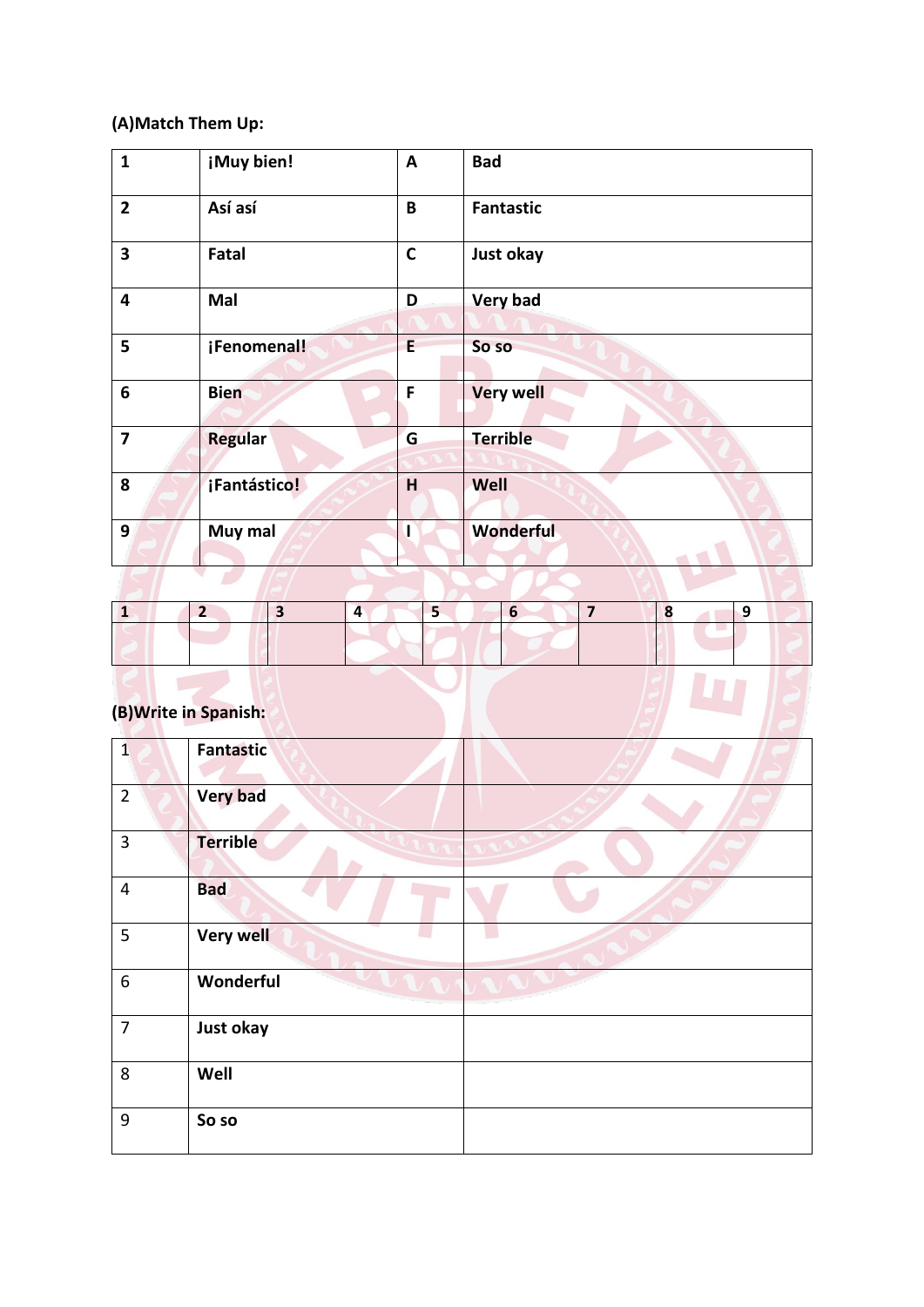### **(C)Fill in the gaps in these days of the week and write the English beside the Spanish:**

|                  | Spanish                | English |
|------------------|------------------------|---------|
| $\mathbf{1}$     | $m_{rt\_s}$            |         |
| $\overline{2}$   | $v_2 = -\frac{V}{V}$   |         |
| $\overline{3}$   | $s_b_d$<br>AAAA        |         |
| $\overline{4}$   | n <sub>s</sub>         |         |
| 5                | $rn$ s<br>$\mathsf{V}$ |         |
| $\boldsymbol{6}$ | $d$ <sub>m_ng</sub>    |         |
| $\overline{7}$   | $rc_l$<br>m            |         |

### **(D)Write in English:**

| (D) Write in English: |                                          |
|-----------------------|------------------------------------------|
| $\overline{1}$        | Por favor, tira el chicle en la papelera |
|                       |                                          |
| $\overline{2}$        | Sentaos                                  |
|                       |                                          |
| $\overline{3}$        | ¡Silencio por favor!                     |
|                       |                                          |
| $\overline{4}$        | Mirad la pizarra                         |
|                       |                                          |
| 5                     | Abrid los libros                         |
|                       |                                          |
| 6                     | Escuchad la cinta                        |
|                       |                                          |
| $\overline{7}$        | Mirad la página diez                     |
|                       |                                          |
| 8                     | Escribid en los cuadernos                |
|                       |                                          |
| 9                     | Los deberes                              |
|                       |                                          |
| 10                    | Voy a pasar lista                        |
|                       |                                          |
| 11                    | Trabajad en el ordenador                 |
| 12                    |                                          |
|                       | Levantaos                                |
|                       |                                          |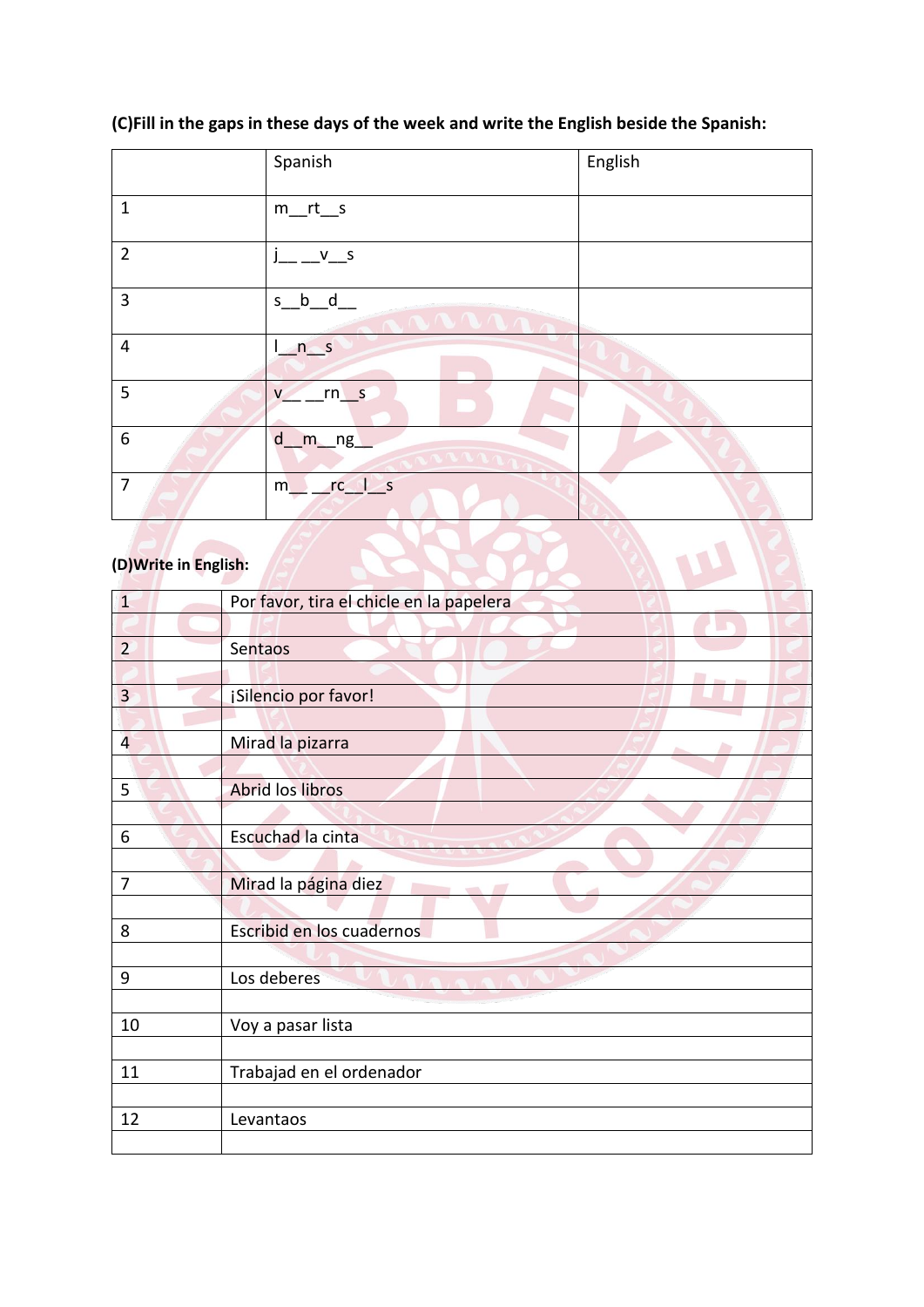# **(E)Write in Spanish:**

| $\mathbf{1}$   | Stand up                                               |
|----------------|--------------------------------------------------------|
|                |                                                        |
| $\overline{2}$ | Listen to the tape                                     |
|                |                                                        |
| 3              | Silence, please!                                       |
|                |                                                        |
| 4              | Look at page 10                                        |
|                |                                                        |
| 5              | Sit down                                               |
|                |                                                        |
| 6              | Work on the computer                                   |
|                |                                                        |
| $\overline{7}$ | I am going to call the roll                            |
|                |                                                        |
| 8              | Write in your exercise books                           |
|                |                                                        |
| 9              | Homework                                               |
|                |                                                        |
| 10             | Open your books                                        |
|                |                                                        |
| 11             | Look at the board                                      |
|                |                                                        |
| 12             | Please put the chewing gum in the bin<br><b>The Co</b> |
|                |                                                        |

 $\mathcal{L}$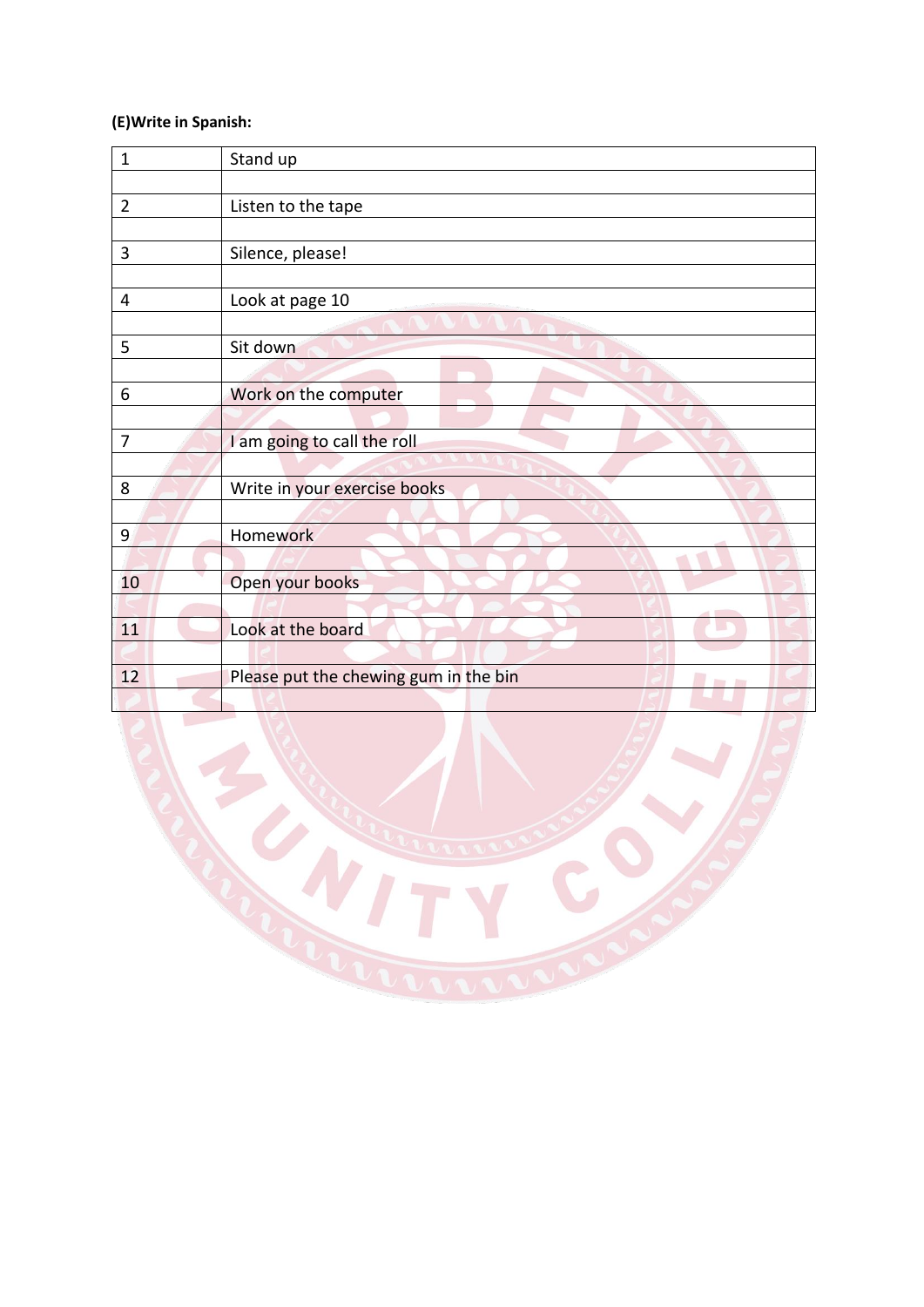# **(F)Match Them Up:**

| $\mathbf{1}$   | Un sacapuntas        | A           | A calculator          |
|----------------|----------------------|-------------|-----------------------|
| $\overline{2}$ | Una carpeta          | B           | A book                |
| 3              | Un diccionario       | $\mathsf C$ | A rubber              |
| 4              | Un boligrafo         | D           | A ruler               |
| 5              | Un cuaderno          | E           | A pencil              |
| 6              | Una regla            | F           | A glue stick          |
| $\overline{7}$ | Una agenda           | G           | A biro / pen          |
| 8              | Una<br>calculadora   | H           | A planner             |
| 9              | Una barra de<br>cola |             | A dictionary          |
| 10             | Un libro             | J           | A pencil<br>sharpener |
| 11             | Una goma             | K           | A file/ folder        |
| 12             | Un lápiz             | L           | An exercise<br>book   |

 $\mathcal{L}$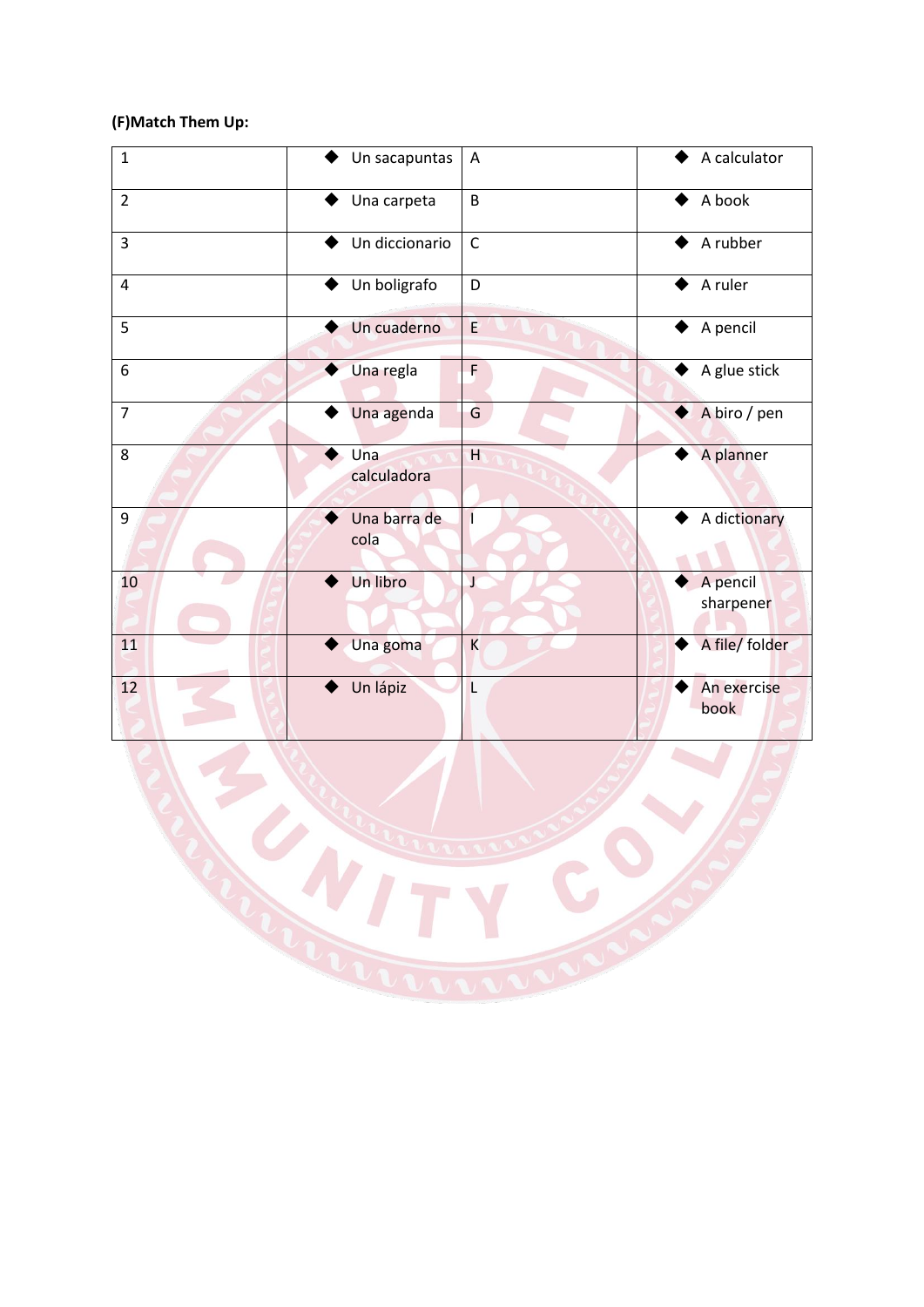# **(G)Write in Spanish:**

| $\mathbf{1}$   | I have a book.           |  |
|----------------|--------------------------|--|
| $\overline{2}$ | I have 5 sharpeners.     |  |
| $\overline{3}$ | I have 2 rubbers.        |  |
| 4              | I have 2 pencils.        |  |
| 5              | I have 9 pens.           |  |
| 6              | I have 7 dictionaries.   |  |
| $\overline{7}$ | I have 3 planners.       |  |
| 8              | I have 6 calculators.    |  |
| $\overline{9}$ | I have 2 exercise books. |  |
| 10             | I have 4 files.          |  |
| 11             | I have 6 rulers.         |  |
| 12             | I have 7 fountain pens.  |  |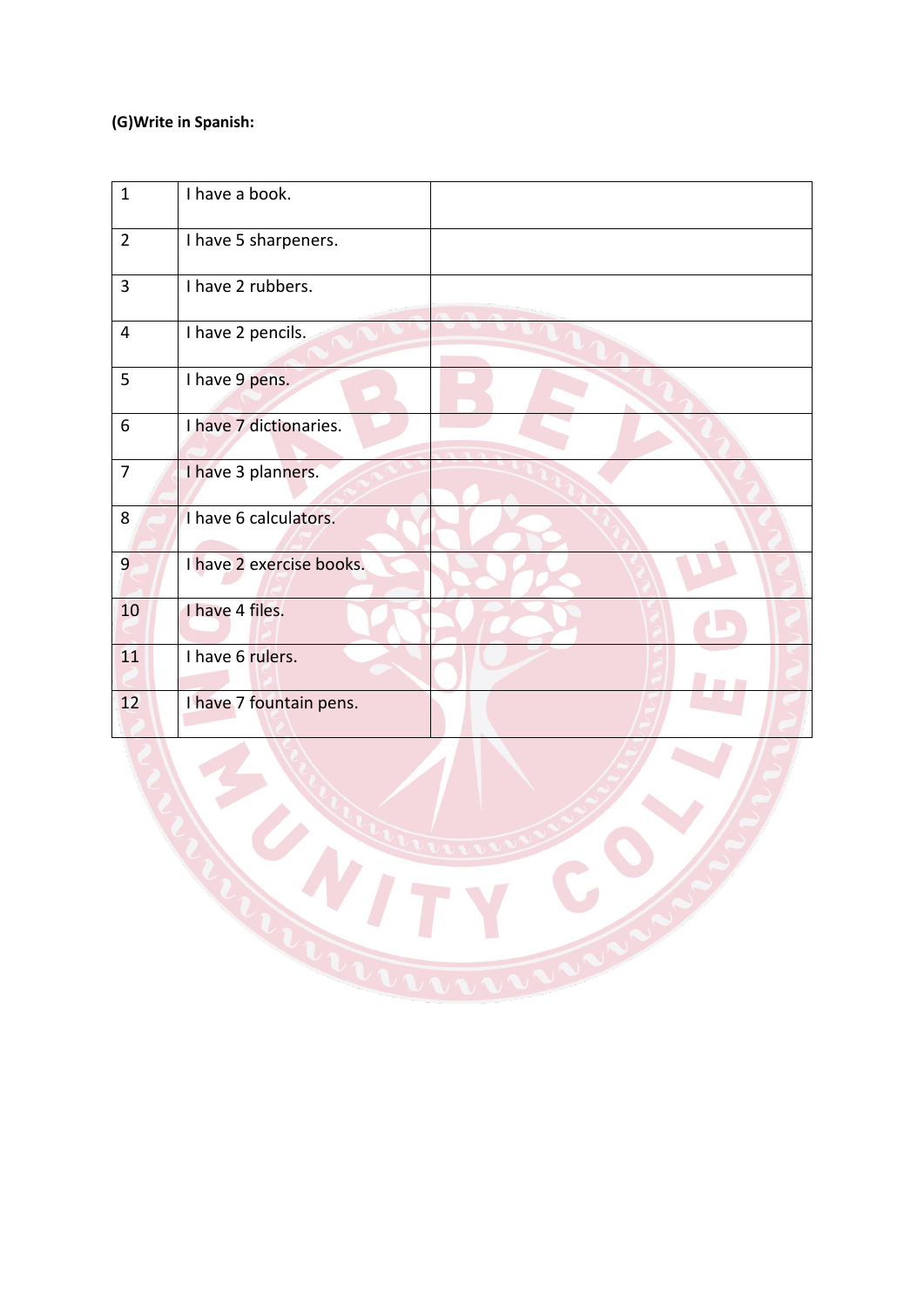# **(H)Match Them Up:**

| 1              | A                         | Veintinueve       | $1=$   | Q            |
|----------------|---------------------------|-------------------|--------|--------------|
| $\overline{2}$ | B                         | Veintitrés        | $2=$   | $\mathsf{S}$ |
| 3              | C                         | Quince            | $3=$   |              |
| 4              | D                         | Treinta y uno     | $4=$   |              |
| 5              | E                         | Dieciocho         | $5=$   |              |
| 6              | F                         | Doce              | $6=$   |              |
| 7              | G                         | Veinticinco       | $7=$   |              |
| 8              | н                         | <b>Diez</b>       | $8=$   |              |
| 9              | ł                         | Veintiuno         | $9=$   |              |
| 10             | J                         | <b>Siete</b>      | $10=$  |              |
| 11             | K                         | Veintiocho        | $11 =$ |              |
| 12             | L                         | Once              | $12 =$ |              |
| 13             | M                         | Veinticuatro      | $13=$  |              |
| 14             | N                         | Catorce           | $14=$  |              |
| 15             | $\mathbf{o}$              | <b>Treinta</b>    | $15 =$ |              |
| 16             | P                         | Veinte            | $16=$  |              |
| 17             | Q                         | <b>Uno</b>        | $17=$  |              |
| 18             | R                         | Cuatro            | $18 =$ |              |
| 19             | S                         | Dos               | $19=$  |              |
| 20             | Т                         | Veintisiete       | $20 =$ |              |
| 21             | U                         | <b>Nueve</b>      | $21 =$ |              |
| 22             | V                         | <b>Seis</b>       | $22 =$ |              |
| 23             | W                         | <b>Diecinueve</b> | $23=$  |              |
| 24             | $\boldsymbol{\mathsf{x}}$ | <b>Tres</b>       | $24 =$ |              |
| 25             | Υ                         | <b>Dieciséis</b>  | $25 =$ |              |
| 26             | Z                         | Cinco             | $26 =$ |              |
| 27             | A2                        | <b>Diecisiete</b> | $27=$  |              |
| 28             | <b>B2</b>                 | Ocho              | $28 =$ |              |
| 29             | C <sub>2</sub>            | <b>Trece</b>      | $29 =$ |              |
| 30             | D <sub>2</sub>            | Veintiséis        | $30 =$ |              |
| 31             | E <sub>2</sub>            | <b>Veintidós</b>  | $31=$  |              |

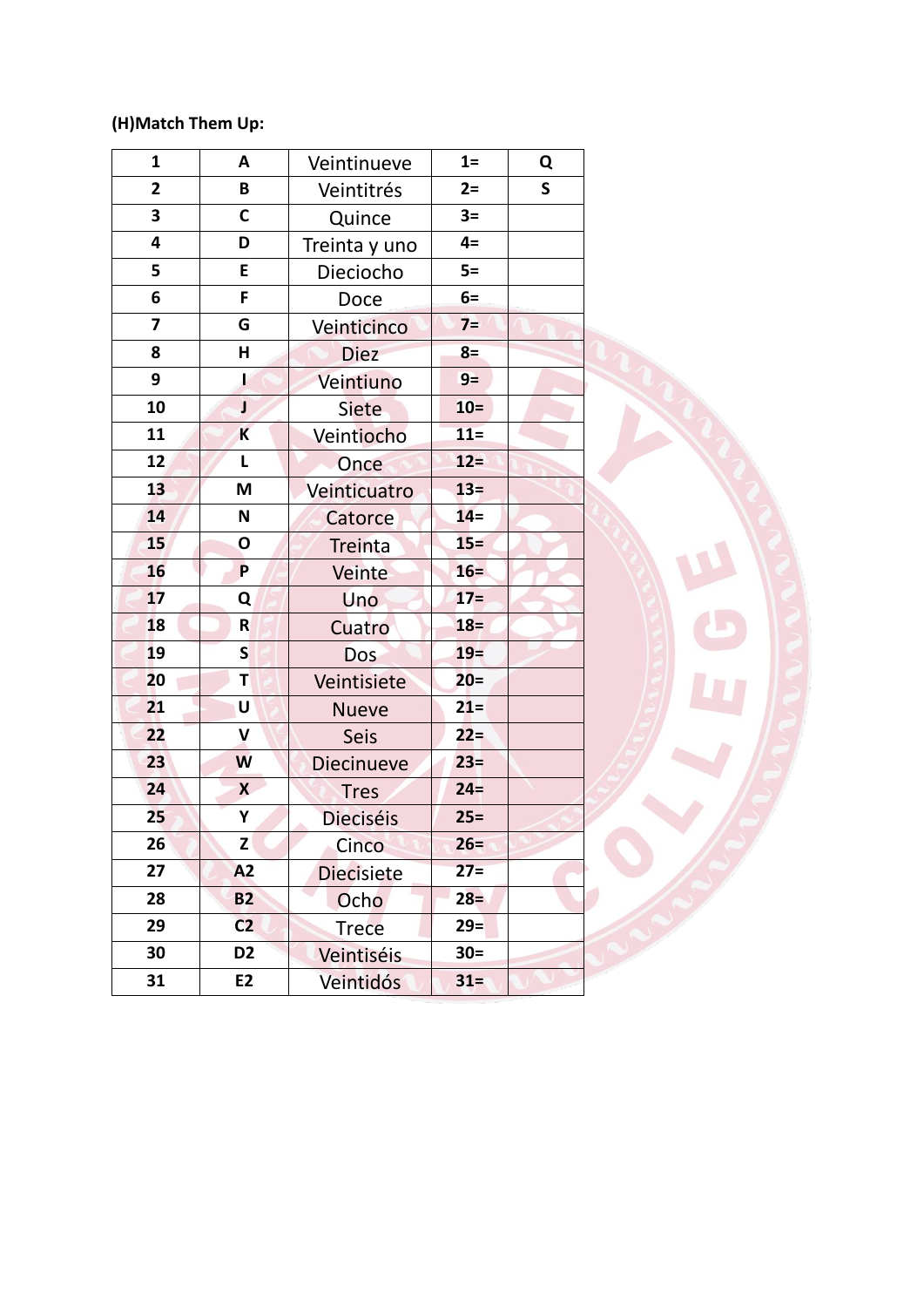# **(I)Write in English:**

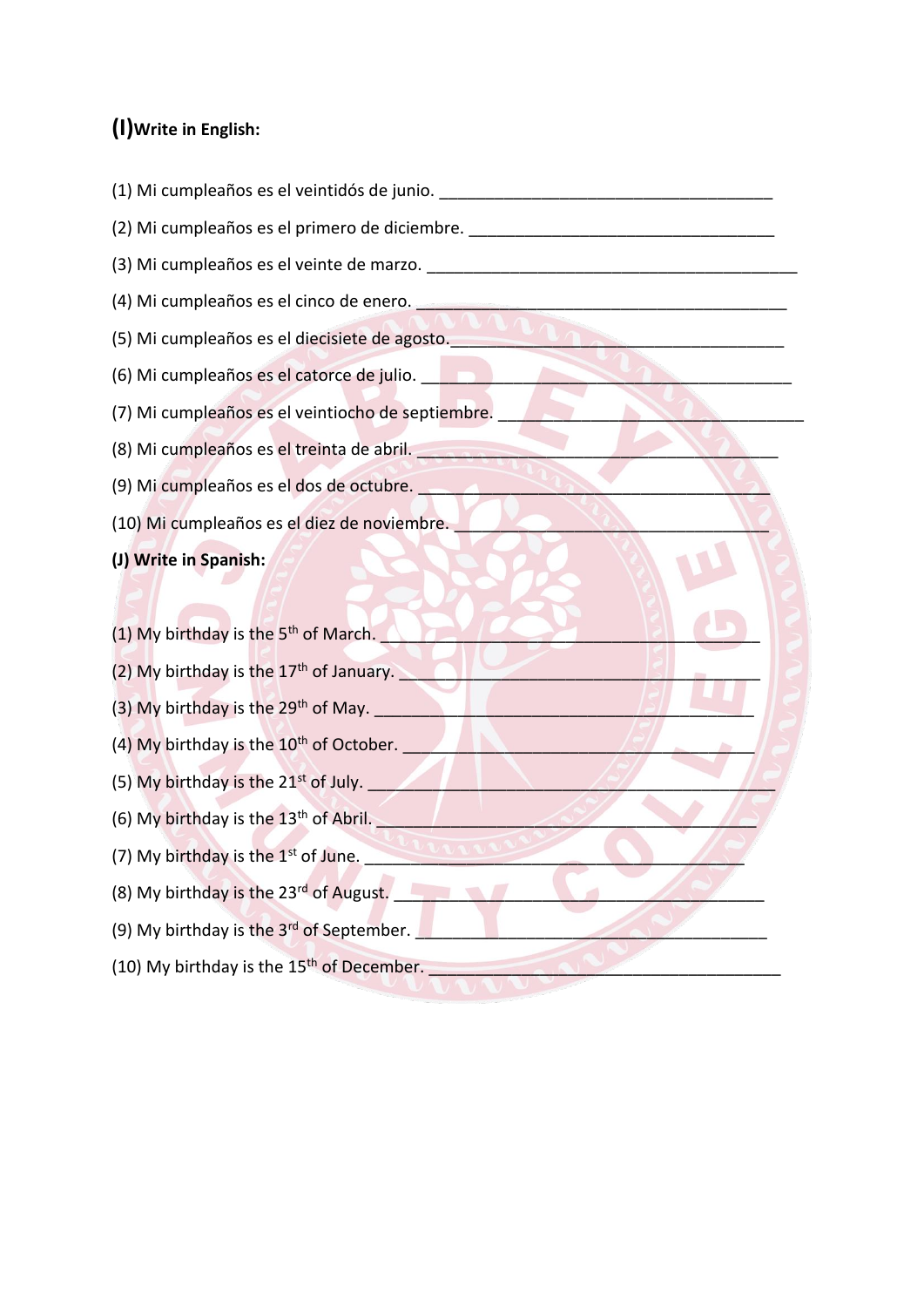#### (K) Write in Spanish:

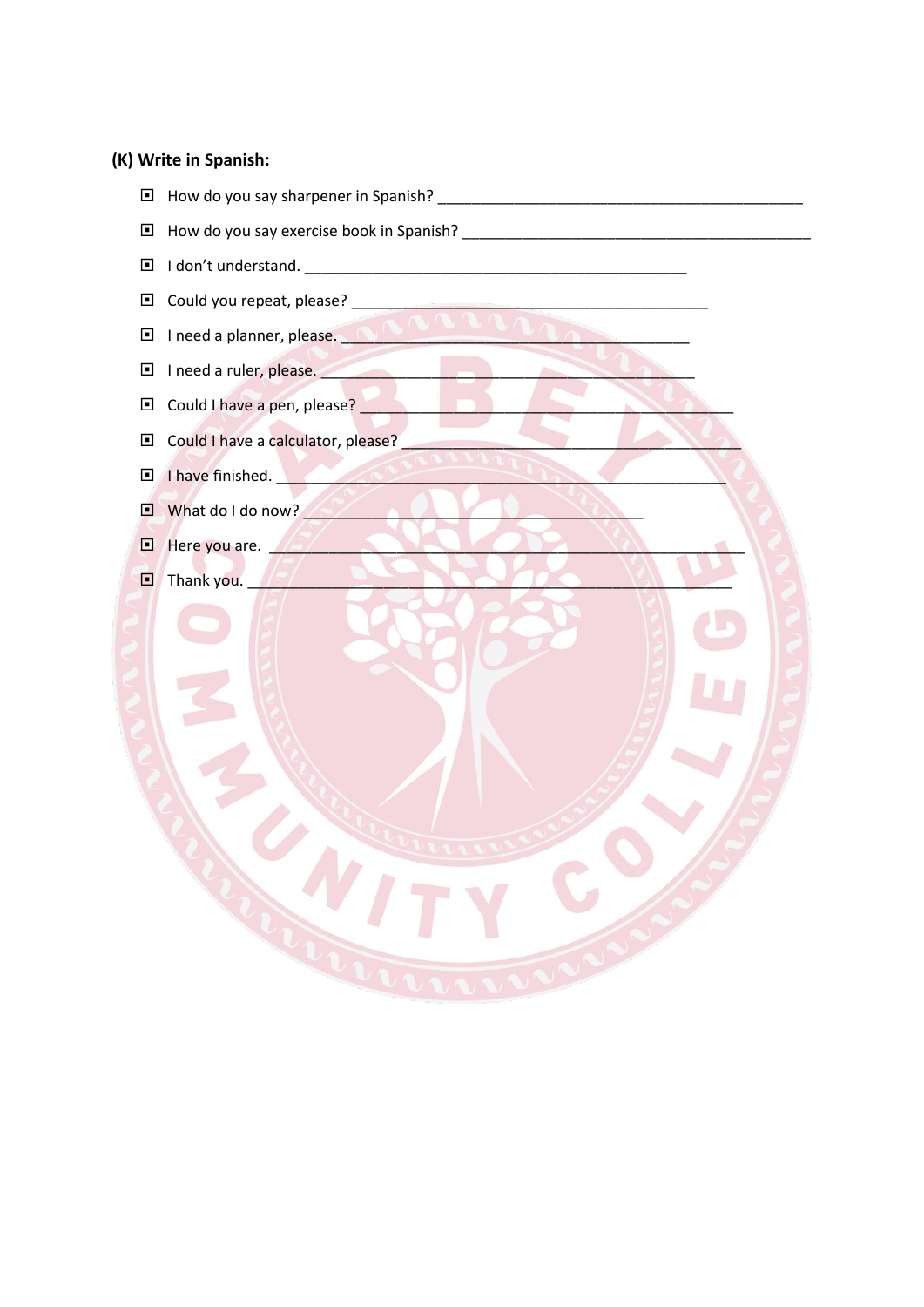### **Unit Bienvenidos**

In this unit pupils will learn to greet and say goodbye to others, to exchange details with others about themselves, including name, their age and their birthday. Pupils will also learn how to spell words generally in the target language, give and understand the day and date. The pupils will learn to exchange relevant details regarding the contents of their schoolbags. They will understand classroom language and how to refer various parts of the computer.

#### **Topic - ¡Hola!**

Pupils are learning to greet and say goodbye to others in the target language as well as to indulge in some limited conversation regarding how they are feeling and asking each other's name.

- $\odot$  ¡Hola! Hello!
- **◎** ¿Cómo te llamas? What is your name?
- Me llamo My name is
- $\odot$  *i* Y tú? And you?
- $\odot$  ¡Adiós! Goodbye
- ¡Hasta luego! Goodbye
- ¿Qué tal? How are you?
- ¿Cómo estás? How are you?
- Fenomenal Great/ Wonderful
- **•** ¡Fantástico! Fantastic
- Bien Well
- <sup>●</sup> Muy bien Very well
- Regular Just okay
- $\odot$  Así así = So so
- Mal Bad
- Muy mal Very bad
- <sup>●</sup> ¡Fatal! Terrible!
- Buenos días Good morning
- Buenas tardes Good afternoon/ evening
- Buenas noches Goodnight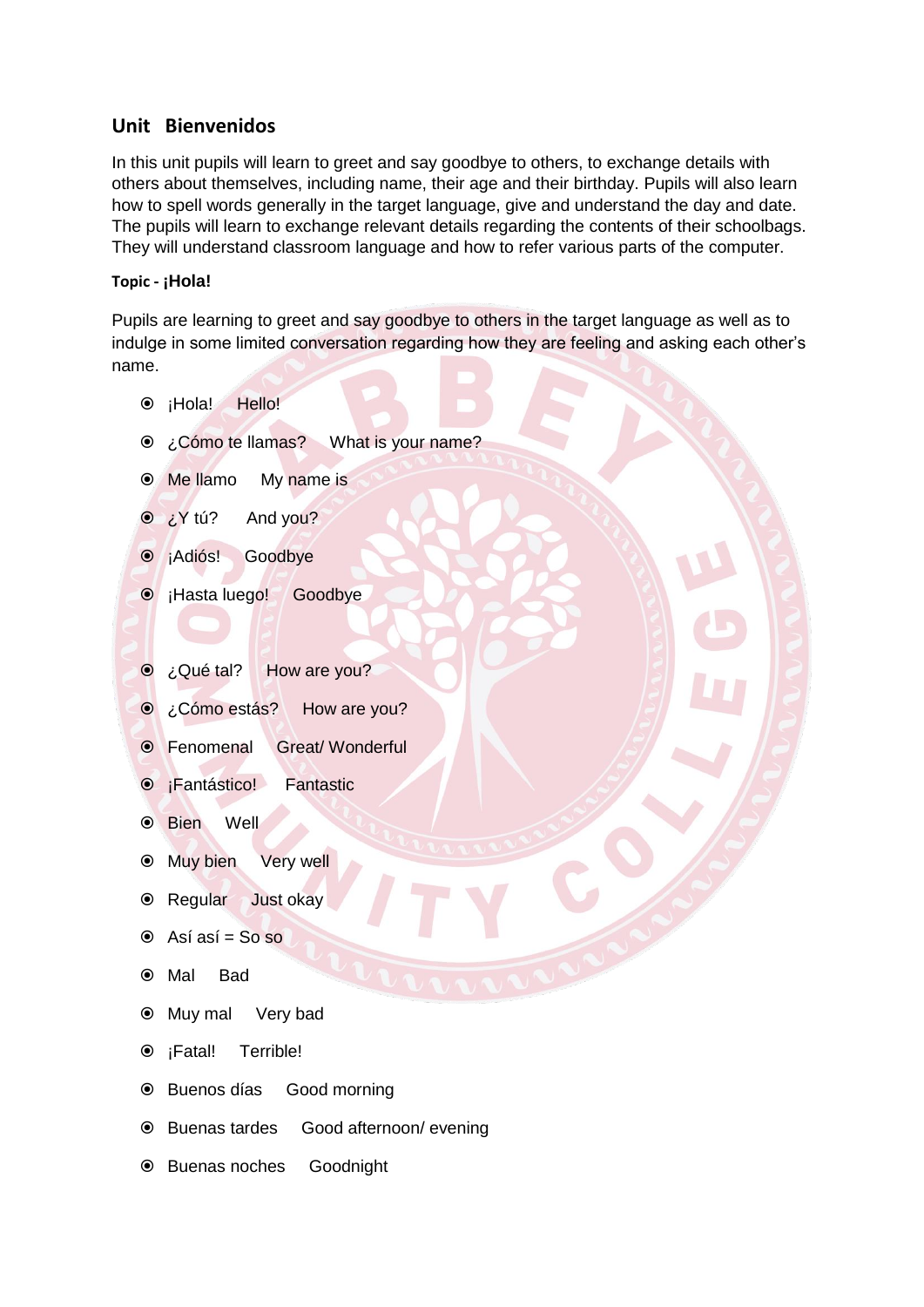#### **Topic - En la mochila**

To say what you have in your rucksack or schoolbag, using *tener,* count to 10 and to use numbers to describe contents of schoolbag.



E.g. Tengo dos libros I have 2 books.

#### **Topic - ¿Cuántos años tienes?**

To ask other people their age and give their own. To count to 20 in Spanish and use higher numbers in context of schoolbag items.

¿Cuántos años tienes? How old are you?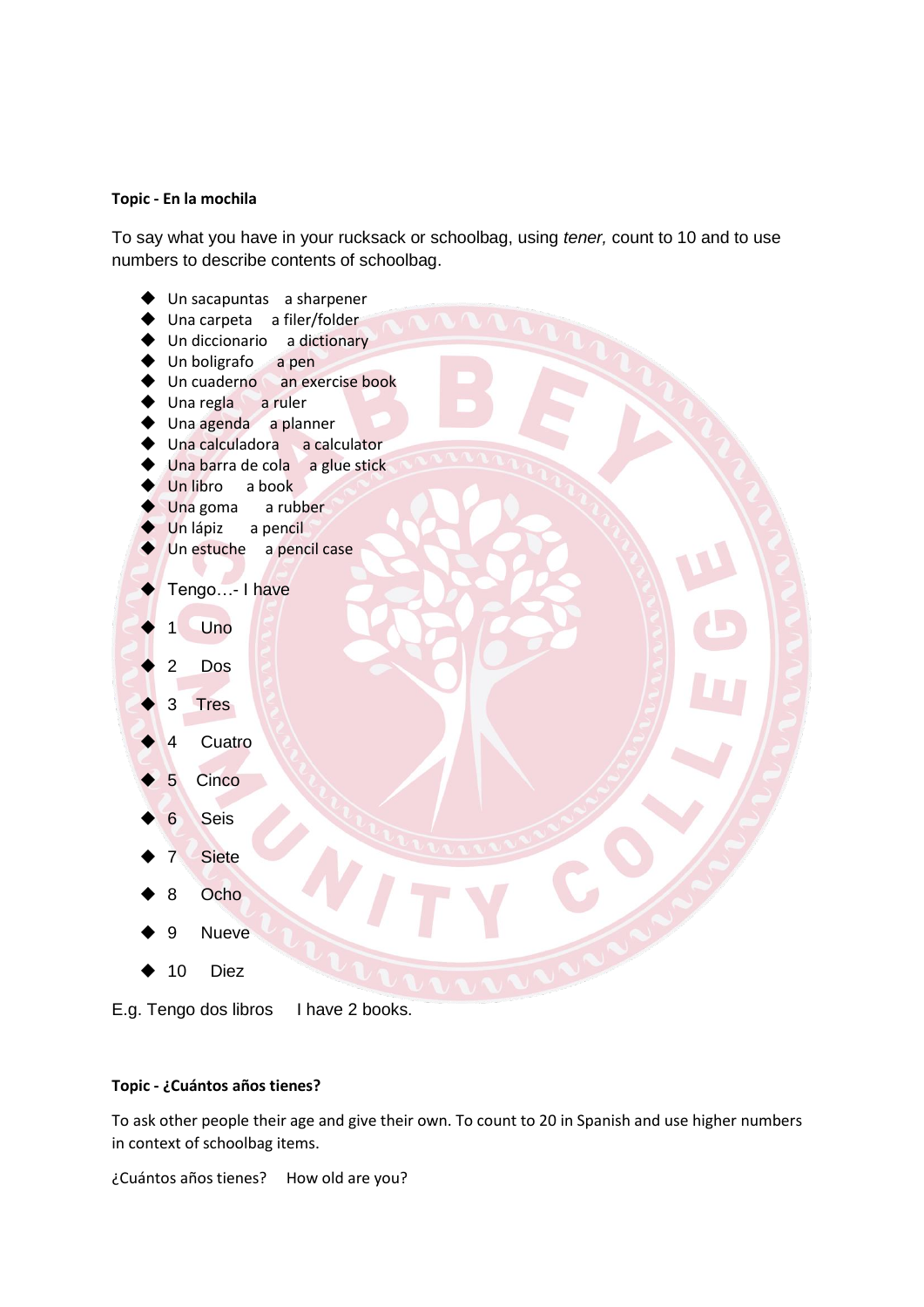Tengo once años I am 11 etc

| $\mathbf{1}$   | <b>Diecisiete</b><br>$\bullet$ | 17 |
|----------------|--------------------------------|----|
| $\overline{2}$ | Dieciocho<br>$\bullet$         | 18 |
| 3              | <b>Diecinueve</b><br>$\bullet$ | 19 |
| 4              | Veinte<br>$\bullet$            | 20 |
| 5              | Veintiuno<br>$\bullet$         | 21 |
| 6              | Veintidós<br>$\bullet$         | 22 |
| 7              | Veintitrés<br>$\bullet$        | 23 |
| 8              | Veinticuatro<br>٠              | 24 |
| 9              | Veinticinco<br>$\bullet$       | 25 |
| 10             | Veintiséis<br>$\bullet$        | 26 |
| 11             | Veintisiete                    | 27 |
| 12             | Veintiocho<br>$\bullet$        | 28 |
| 13             | Veintinueve<br>$\bullet$       | 29 |
| 14             | Treinta<br>$\bullet$           | 30 |
| 15             | Treinta y<br>$\bullet$         | 31 |
|                | uno                            |    |
| 16             |                                |    |
|                |                                |    |

### **Topic- ¡Feliz Cumpleaños!**

To talk about dates and when your birthday is. To deal with numbers 21 to 31.

| enero                   | January   |
|-------------------------|-----------|
| febrero                 | February  |
| marzo                   | March     |
| abril                   | April     |
| mayo                    | May       |
| junio                   | June      |
| <b>Service</b><br>Julio | July      |
| agosto                  | August    |
| setiembre/ septiembre   | September |
| octubre                 | October   |
| noviembre               | November  |
| diciembre               | December  |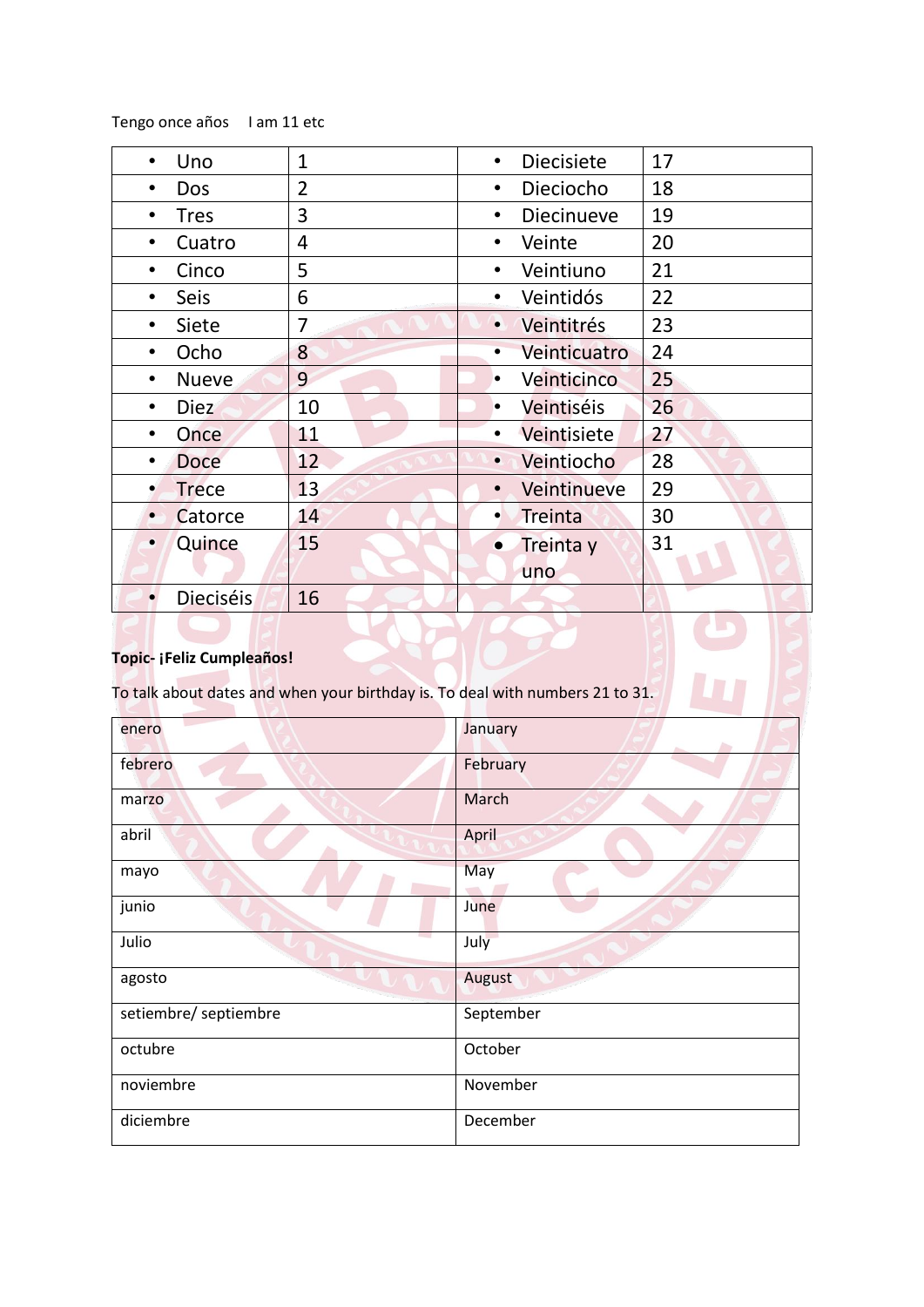¿Cuándo es tu cumpleaños? When is your birthday?

E.g. Mi cumpleaños es el dos de mayo. My birthday is the 2nd of May.

¿Qué fecha es hoy? What date is it today? Hoy es el diez de julio. Today is the 10th of July.

#### **Topic - En Clase**

To understand the teacher's classroom instructions, name items in the classroom in singular and plural form. Give the days of the week.

| Por favor, tira el chicle en la papelera |  |
|------------------------------------------|--|
| Please put the chewing gum in the bin    |  |
| Sentaos                                  |  |
| Sit down                                 |  |
| ¡Silencio por favor!                     |  |
| Silence, please!                         |  |
| Mirad la pizarra                         |  |
| Look at the board                        |  |
| <b>Abrid los libros</b>                  |  |
| Open your books                          |  |
| Escuchad la cinta                        |  |
| Listen to the tape                       |  |
| Mirad la página diez                     |  |
| Look at page 10                          |  |
| Escribid en los cuadernos                |  |
| Write in your exercise books             |  |
| Los deberes                              |  |
| <b>Homework</b>                          |  |
| Voy a pasar lista                        |  |
| I am going to call the roll              |  |
| Trabajad en el ordenador                 |  |
| Work on the computer                     |  |
| Levantaos                                |  |
| Stand up                                 |  |
|                                          |  |

| La pizarra | La puerta            | El cuaderno        |
|------------|----------------------|--------------------|
| The board  | The door             | The exercise book  |
| El libro   | La silla             | La mesa            |
| The book   | The chair            | The desk           |
| La ventana | La mesa del profesor | Los cuadernos      |
| The window | The teacher's desk   | The exercise books |
| Los libros | El ordenador         |                    |
| The books  | The computer         |                    |
|            |                      |                    |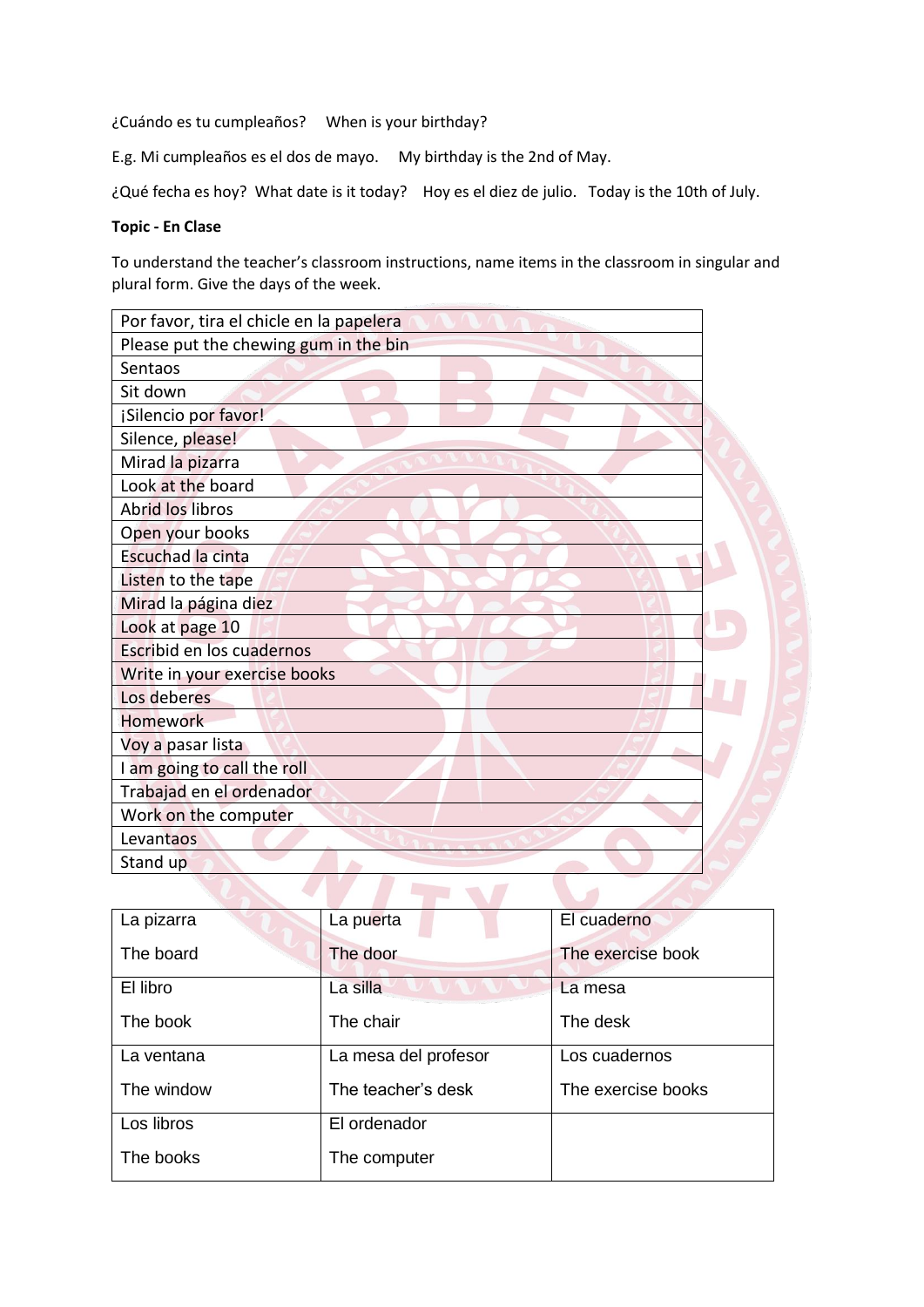#### Los días de la semana

- Lunes Monday
- Martes Tuesday
- Miércoles Wednesday
- Jueves Thursday
- Viernes Friday
- Sábado Saturday
- Domingo Sunday
- ¿Qué día es hoy? What day is it today?
- Hoy es lunes. Today is Monday.

#### **Topic - ¿Cómo se escribe?**

To understand the Spanish alphabet and how to spell items, including name. To acquire some useful phrases for effective interaction in the classroom.

|                         | $a - ah$ b - bay c - thay      |                                                      |
|-------------------------|--------------------------------|------------------------------------------------------|
| $ch - chay$             | $d - day$                      | $e - ay$                                             |
| $f$ – effay             | $g$ – "hay"                    | h – atchay                                           |
| $i - ee$                | j – hota                       | $k - ka$                                             |
| $I$ – ellay             | $II - a$ yjay                  | $m$ – emmay                                          |
| n-ennay                 | ñ-enyay                        | $o - o$ $p - pay$                                    |
| $q - k$ oo              | $r$ – eray                     | s - essay                                            |
|                         | $t - tay$ $u - oo$ $v - oobay$ |                                                      |
| w- oobay doblay         |                                | $x - a$ ykees                                        |
| $y - ee$ griega         | z – thayta                     | <b>LETTER</b>                                        |
|                         | □ ¿Cómo te llamas ? Me llamo   |                                                      |
|                         |                                | $\Box$ ¿Cómo se escribe? How do you spell (it)?      |
|                         | $\Box$ Se escribe You spell it |                                                      |
| $\blacksquare$<br>Note: |                                |                                                      |
| $\Box$                  |                                | Con acento With an accent, eg Raúl ("oo" con acento) |
|                         |                                |                                                      |